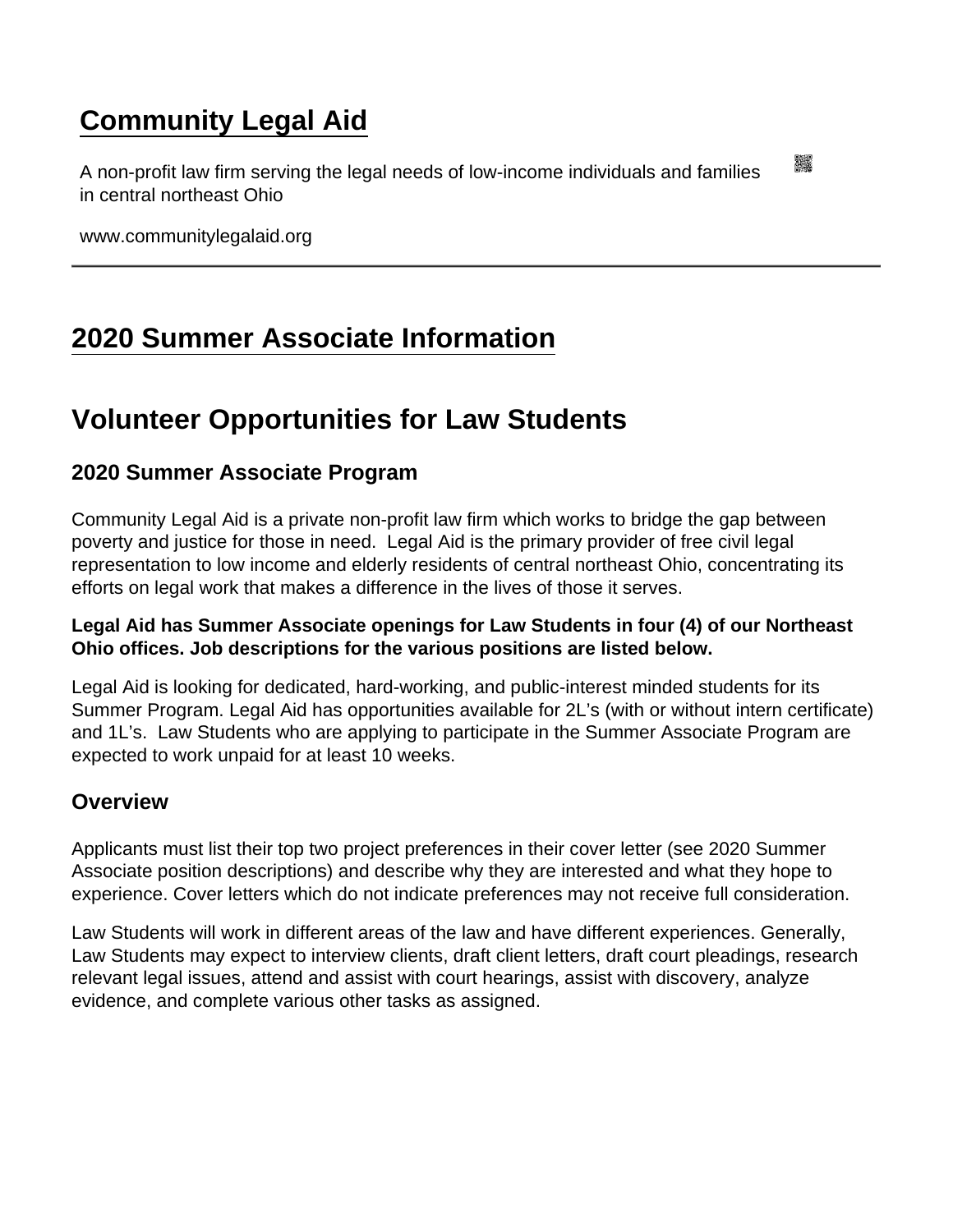All Law Students will receive training in substantive areas of poverty law, meet with judges involved and may observe court hearings. There may also be brown bag lunches with current Legal Aid lawyers and community members. Past participants have included judges, a civil rights attorney and leaders of local non-profit agencies.

## Funding

Due to limited financial resources, Legal Aid's Summer Associate positions are unpaid. Applicants are encouraged to apply for summer funding through the following sources.

- Summer grants / fellowships through individual law schools
- Equal Justice Works, AmeriCorps JD Program, may be offered in 2020. In the past fellowships were not cash awards, but were a Segal AmeriCorps Education Award which could be applied to educational debt or future education costs. These were awarded on a first come, first served basis so check the web site and be sure to apply as soon as the application is available on line—they go quickly. [www.equaljusticeworks.org](http://www.equaljusticeworks.org) or e-mail: [americorpsjd@equaljusticeworks.org](mailto:americorpsjd@equaljusticeworks.org). This e-mail address is being protected from spambots. You need JavaScript enabled to view it
- Equal Justice America Visit [www.equaljusticeamerica.org](http://www.equaljusticeamerica.org) for application details.
- Work Study Funding Some universities offer work study funding for summer positions. Please check with your law school financial aid office for particulars at your law school. Please note that work-study money may reduce the amount of loans available to you for the following two semesters. Talk with your financial aid office to determine how work-study money may affect you.

These are just a few of the many funding possibilities. For more funding opportunities, visit the "Funding Sources" page under "Resource Center" at [www.psjd.org](http://www.psjd.org).

# Course Credit / Externship Credit

Community Legal Aid often supervises students working for externship or other credit. Please indicate in your cover letter if you intend to work with your law school to receive course credit for your summer associate position. Please keep in mind that Law Students who apply through the Summer Associate Program are expected to work unpaid for at least 10 weeks. If you are not interested in interning with Community Legal Aid in a full-time capacity for the summer, but are interested in volunteering your time outside of the Summer Associate Program, please complete and submit the volunteer application that is available on the website at <https://www.communitylegalaid.org/community>. Please note that this is a separate application from the Summer Associate Program Application.

## Applications Procedure and Student Qualifications

Summer Associate Program applicants should have completed their first year of law school by the time they commence work in the summer of 2020. We give special consideration to students with a demonstrated commitment to serving disadvantaged people and communities. Law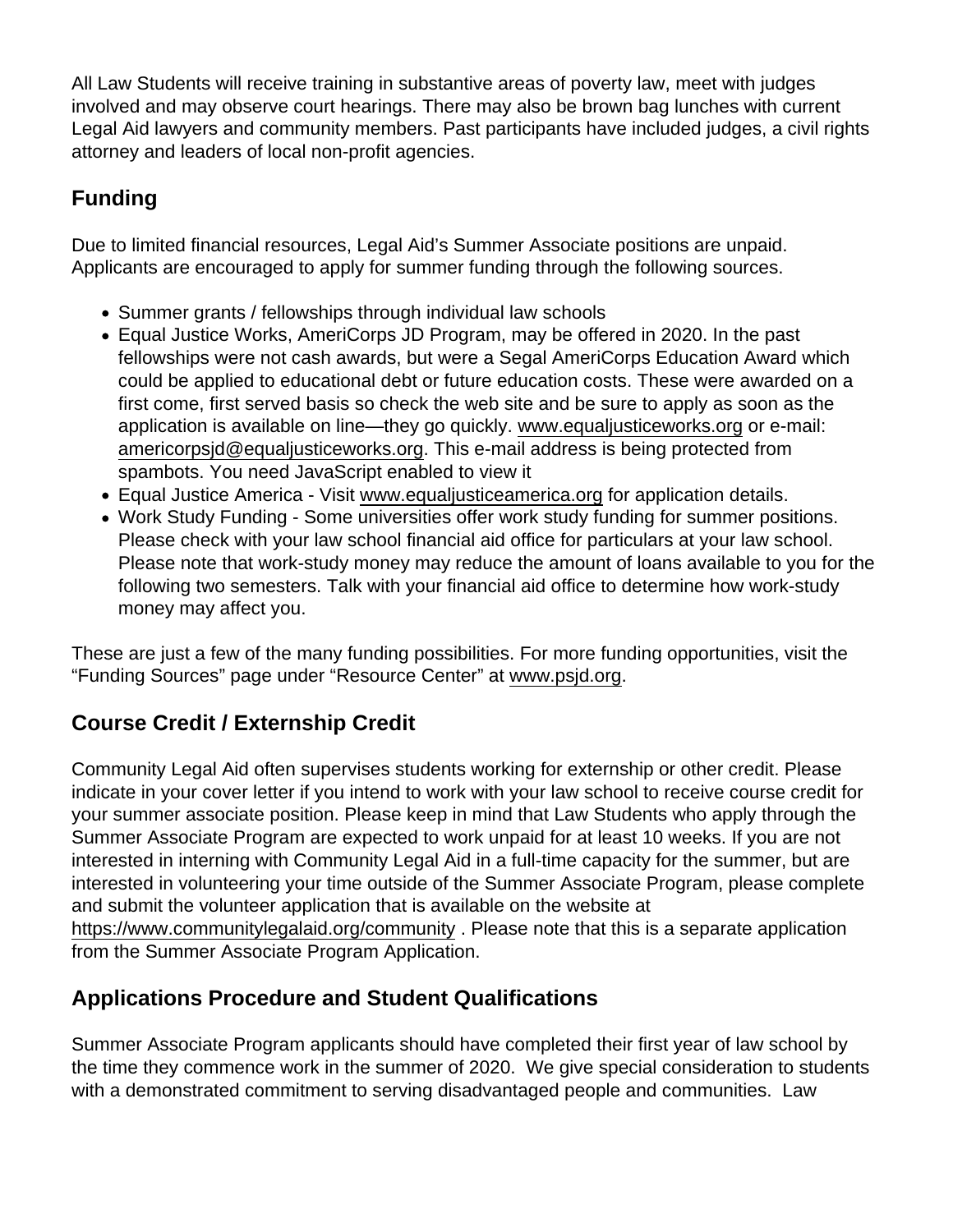students who speak Spanish are strongly encouraged to apply. Please submit the following:

- Cover Letter\*
- Resume
- Contact Information for Three References
- Writing Sample
- Completed Summer Associate Application [HERE](https://www.communitylegalaid.org/sites/communitylegalaid.org/files/2020 Summer Associate Application Fillable.pdf)

\*Remember to include your top two projects / unit preferences (see Summer Associate Positions below) and whether you are willing to volunteer, will be receiving credit, are work-study eligible or are applying for a public interest summer grant / fellowship

Send application materials to: [volunteer@communitylegalaid.org](mailto:volunteer@communitylegalaid.org) with 'Summer Associate' in the subject line of your email. Note that applications will only be accepted by email. Do not send hard copies of the forms. All submissions will be acknowledged. If you do not receive a confirmation email within 1 week of sending your application, call (330) 983-2575 to verify its receipt.

We plan to conduct on-campus interviews at The University of Akron School of Law and Case Western Reserve University but law students from other law schools are strongly encouraged to apply. Applications are being accepted on a rolling basis, and will continue to be accepted until the available positions are filled.

Deadlines for submission may be earlier due to law school interviewing schedules.

Please contact your law school's career services office for more information.

Virtual interviews are available for applicants who are unable to participate in person.

Community Legal Aid is an Equal Opportunity Employer and does not discriminate because of age, race, sex, religion, national origin, marital status, sexual orientation, or mental or physical disability.

## Important Dates

Application deadline................................................................Open Until Filled

Offers extended (must be accepted within 72 hours) .............Rolling basis

Orientation Session ..........................................................,.... May 26, 2020

Summer Associate Session ....................................................May 26 – July 31, 2020 If you have a compelling reason for a different start date, e.g., military service, please provide an explanation on the Summer Associate Application

2020 Summer Associate Positions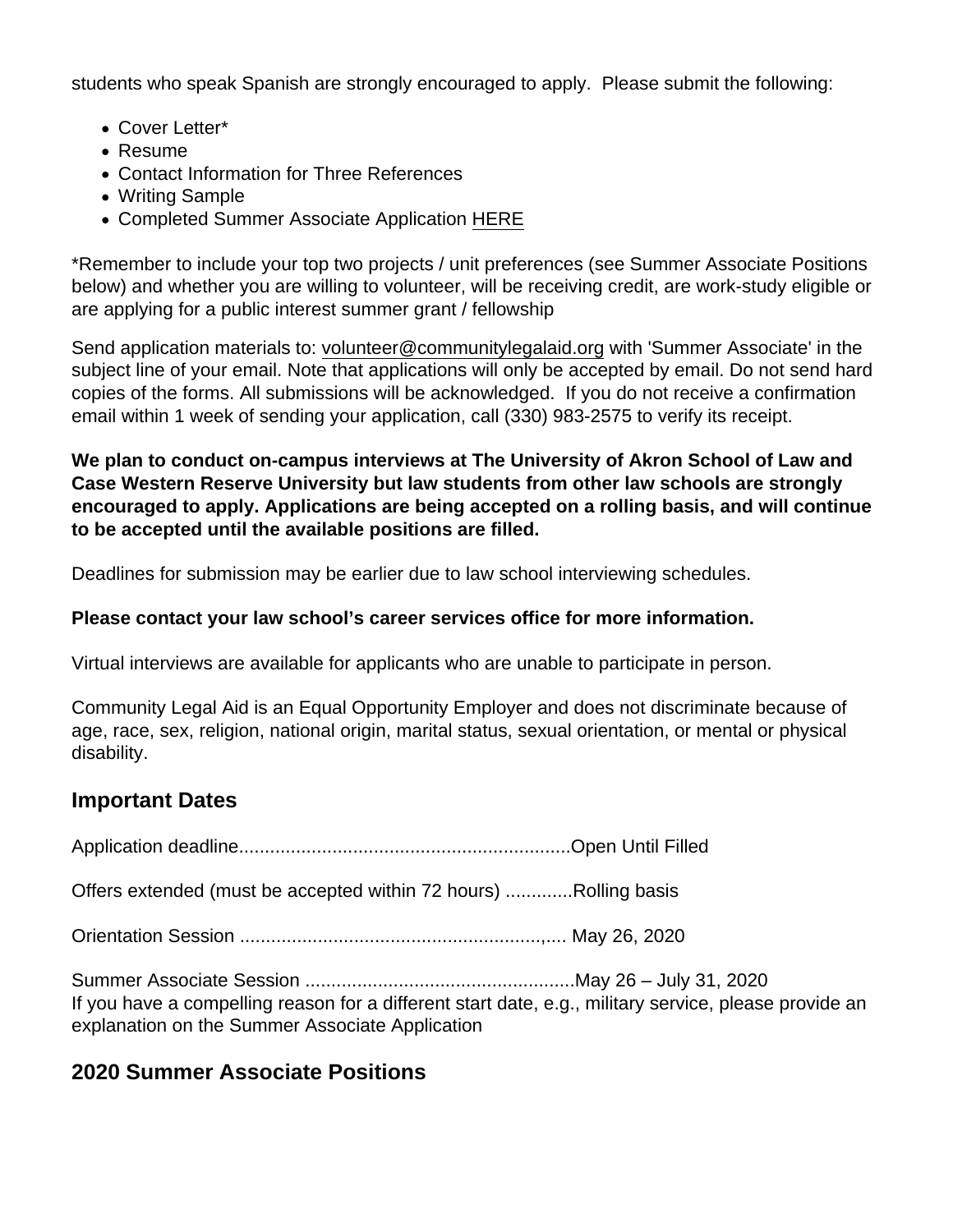#### **Health Education Advocacy and Law Project (HEAL)...................................2 positions (Akron)**

The Summer Intern can expect to be engaged in the following activities:

- Under supervision, maintain a small caseload of client cases, with patients referred to HEAL through our medical-legal partnership with Akron Children's Hospital, Summa Women's Health Center, and other community partners
- Conduct factual investigations including interviewing client; requesting and reviewing medical, school, and other records; searching public records, etc.
- Attend education and housing hearings, community meetings, and outreach events
- Conduct legal and policy research
- Develop education self-help materials for parents and non-legal advocates to use in special education settings
- Draft pleadings / research memoranda / policy papers / correspondence
- Such other tasks as may be assigned

Specific Qualifications: This internship is best suited for a JD or JD/MPH student who is interested in health law, health policy, and/or education law.

Other helpful qualifications include:

- Having taken a health law course; having an understanding of the health care system
- Having taken and education or school law course
- Demonstrated interest in and sensitivity to the legal needs of the poor as well as motivation to improve the condition of the poor
- Interest and experience in health law and/or policy issues
- Interest and experience in education law and/or policy issues
- Strong research/writing skills.

Personal characteristics include: excellent interpersonal skills, first-rate oral and written communications skills, professional attitude, discretion, diplomacy and tact, ability to relate to professionals, strong analytical and organizational skills, and high dependability.

Proficient in Microsoft Word and Internet research tools

Ability to speak a foreign language is highly desirable

#### **Neighborhood Law Project …………………………………………..…..1 Position (Youngstown)**

The Neighborhood Law Project (NLP) is a neighborhood revitalization project that uses a community lawyering approach to improve health, education, economic opportunity, and quality of life for residents of the City of Youngstown through transformation of their neighborhoods.

**Focus 1:** Taft Promise Neighborhood (TPN) Working with approximately 40 community partners and residents of the neighborhood surrounding Taft Elementary, the NLP team is working to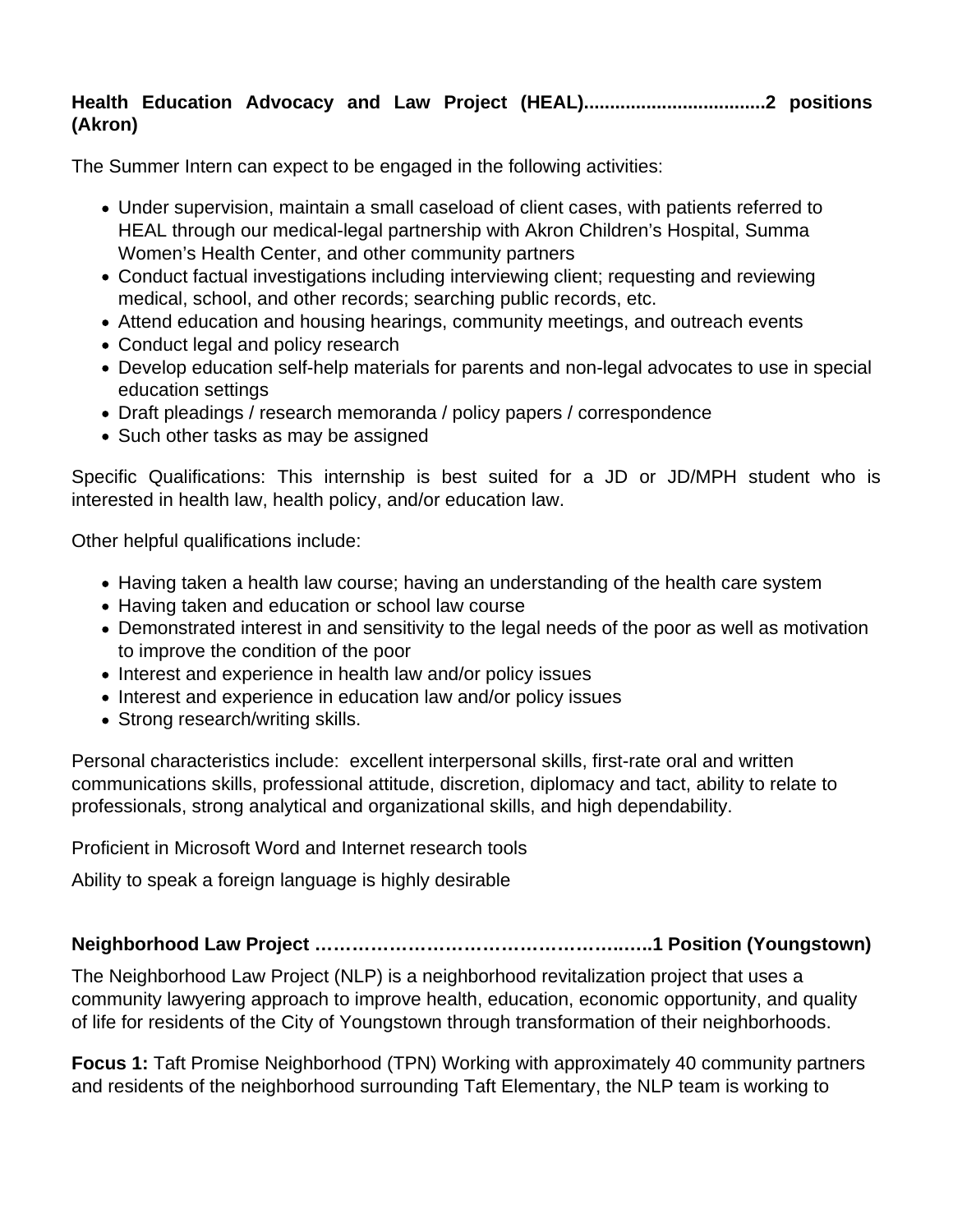increase education outcomes, improve housing stock, remove barriers to employment and improve the health and wellness of residents.

**Focus 2:** Working in neighborhoods identified by Youngstown Neighborhood Development Corporation, the NLP team is working to improve the quality of housing stock, to reduce the number of land contracts that are predatory and to support the start-up of small businesses.

The summer associate on this project may, under attorney supervision, assist with the following casework: evictions, foreclosures, housing conditions, land contracts, consumer debt and bankruptcy cases, record sealing, reinstatement of driving privileges, custody matters relating to school enrollment, public benefit matters, and special education/IEPs for residents in the neighborhoods served. In the course of this work, the summer associate will have hands on experience in preparing cases for trial, interviewing clients, issue spotting, case work-up and drafting of pleadings, memorandums, etc.

The summer associate will also assist with the development of community education materials and case protocols, attend community meetings, work with resident organizations and TPN councils and conduct legal and policy research.

Specific Qualifications: This position is best suited for a student who is interested in poverty law, urban development, or education.

Personal characteristics: Excellent interpersonal communication skills, strong oral and written communication skills, ability to relate to and work with both professionals and residents of a community with one of the highest poverty rates in the country.

Coursework that would be helpful include: Administrative Law, Advanced Legal Research, Bankruptcy, Basic Business Associations, Civil Litigation, Contracts, Property, and Problem Solving Workshop.

The summer associate should be proficient in Microsoft Word programs, Google Docs, and legal and internet research tools. Ability to speak Spanish is a plus.

#### **Pro Bono Bankruptcy Project/VLSP...................................................................1 position (Akron)**

#### Student Goals:

Students will understand the basics of Chapter 7 bankruptcy law and basic lawyering skills involved in working with clients in the VLSP/CLAS setting.

Students will interview all Summit County (and perhaps other counties) clients requesting bankruptcy assistance (approximately 135 clients) and do public records research to complement the client's intake interview. Upon completion, the case is evaluated by the VLSP Attorney.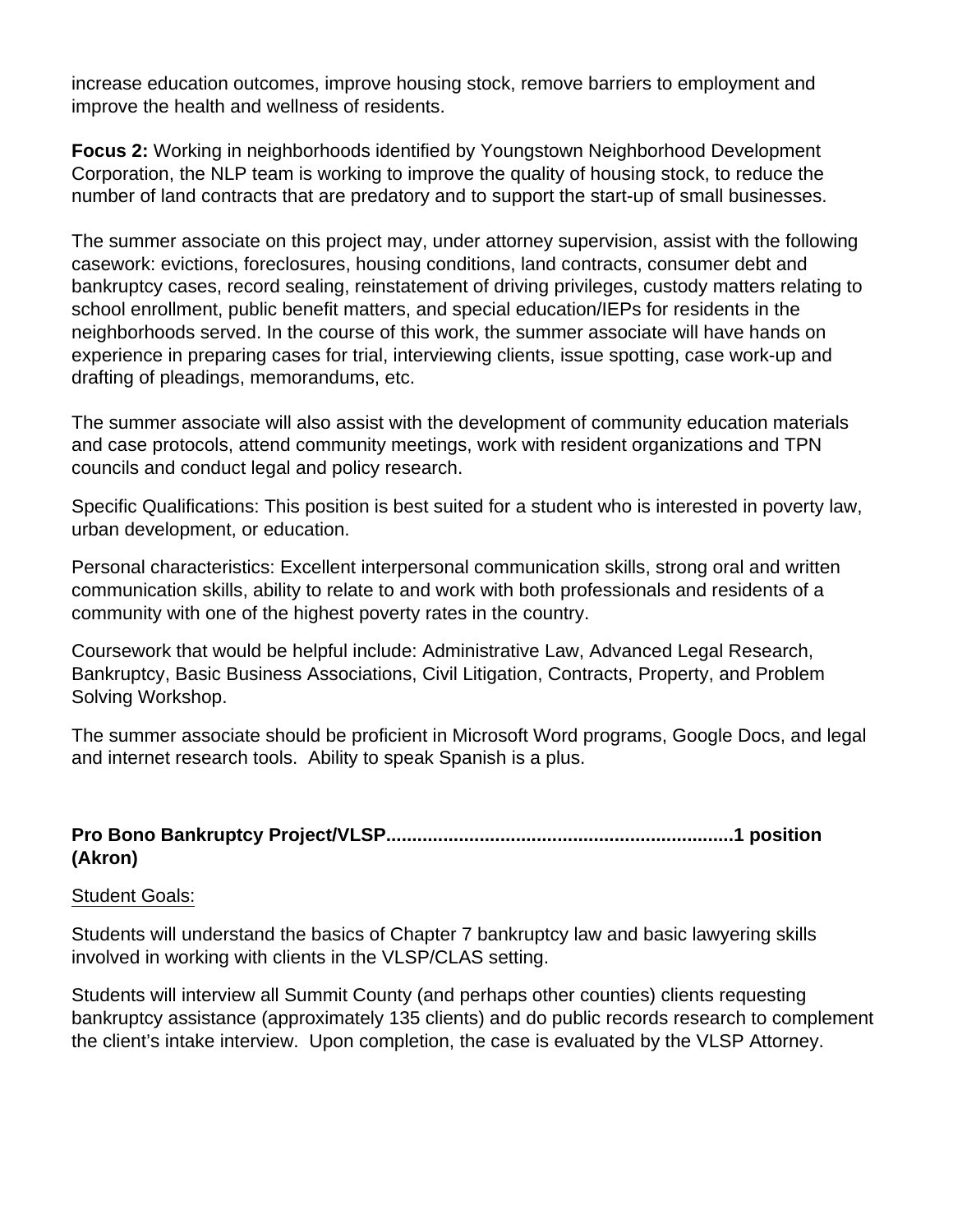Students will draft client specific advice letters to provide clients with advice regarding their options.

Students will assist at the Peace of Mind Clinics (for clients who receive our uncollectable letters)

Students will prepare at least one bankruptcy petition.

Students will attend at least one 341 bankruptcy hearing.

Students will attend and observe at least one call day at bankruptcy court.

Students will make contact with volunteer attorneys by assisting in the case placement process, assisting volunteers on an as-needed basis, and assisting in the preparation of the annual bankruptcy CLE that is co-sponsored with the Akron Bar Association.

Students will attend bar association meetings with the VLSP Managing Attorney.

Students will be invited to attend the annual bankruptcy CLE at the Akron Bar Association and may be invited to be a speaker at the CLE (providing a 5-minute overview of the work they do on the project for volunteer attorneys).

#### Specific Tasks:

Interviewing clients, Informal research (public documents), Legal research, Drafting client letters, Meeting with clients, Document review, Case management, Bankruptcy petition preparation, attend hearings, speak with private attorneys, attend bar association meetings and/or events, Draft pleadings, memos, etc.

Skills, Experience, Interests Needed: Law Student needs to be self-motivated and able to work on their own and in a team. Student must be able to follow directions. Student must be responsible and reliable, as they will be meeting with clients. Student must be professional, as they will be meeting with clients and private attorneys. No prior bankruptcy, evidence, litigation or research and writing experience is needed. Interest or background in poverty law and/or bankruptcy law is helpful, but not required.

#### **General Practice Pro Bono Project/VLSP...........................................................1 position (Akron)**

#### **Student Goals:**

**Case Interviewing and Development:** Students will interview clients in all areas of civil law. The client's legal problems include family law, bankruptcy/consumer law, probate, housing, and other. Students will work with an attorney to develop client case files (gather appropriate documents, identify appropriate parties, etc.), develop case profiles, and prepare basic pleadings (as appropriate) in each client's case. Students will communicate with private attorneys and assist them with case work, as requested.

**Clinics:** Students will work with clients to prepare for legal clinics and attend legal clinics. The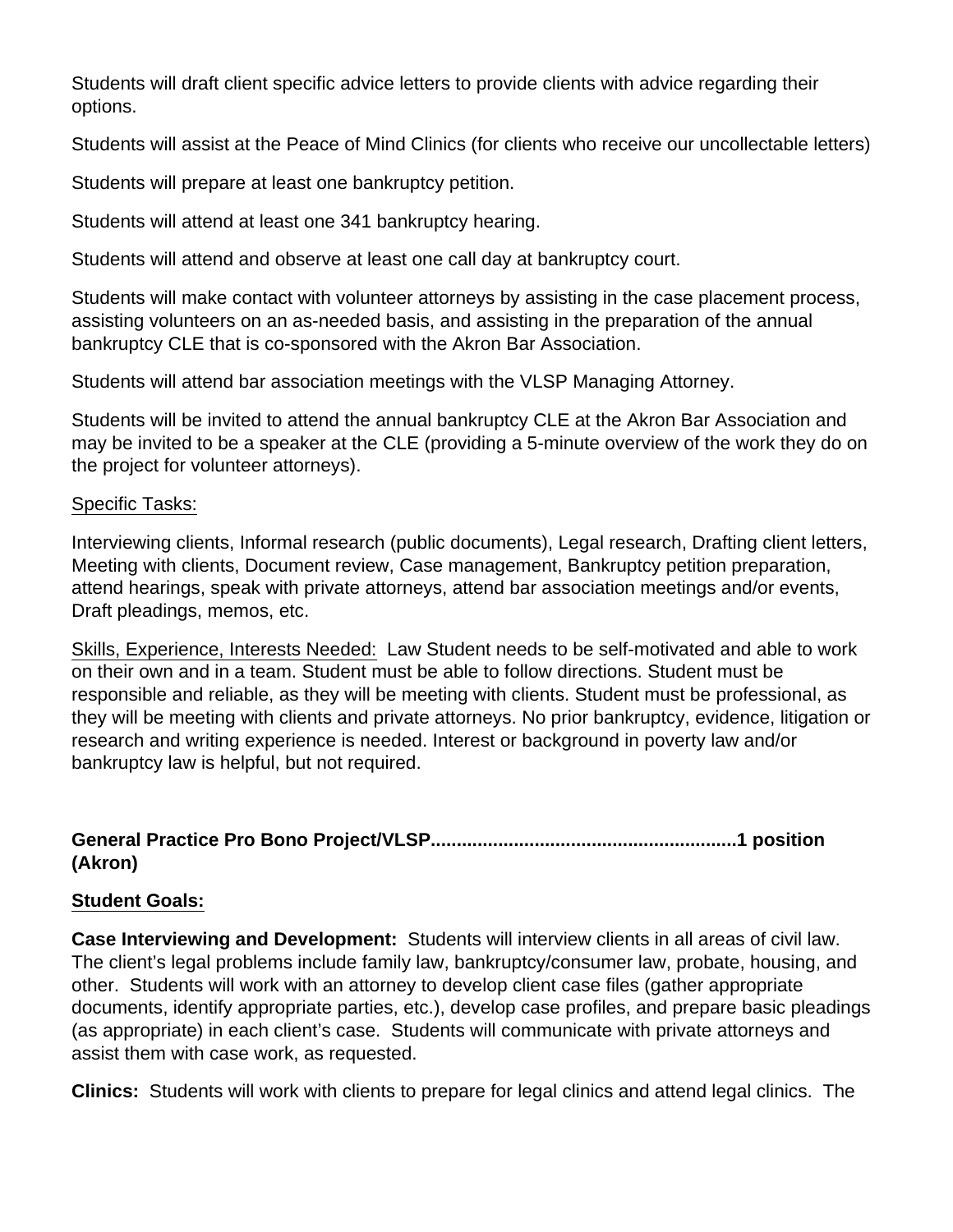clinics are primarily in the areas of divorce, custody, visitation, collections/consumer, estate planning, and general. Students will prepare draft wills, powers of attorney, living wills, and transfer on death affidavits for the estate planning clinics. Students will assist client with the preparation of a variety of family law pleadings. Students will assist clients in the preparation of letters to creditors.

**Pro Bono/Professional Development:** Students will assist in recruitment, on-going communication and case support for pro bono attorneys and training of pro bono attorneys. Students will attend bar association meetings with the VLSP Managing Attorney.

#### **Specific Tasks:**

Interviewing clients, public records research, legal research, drafting letters, meeting with clients, document review, case management, speak with private attorneys, attend bar association meetings and/or events, draft legal pleadings and other legal documents, memos, and possibly bankruptcy petition preparation and attendance at hearings.

**Skills, Experience, Interests Needed:** Law Student needs to be self-motivated and able to work on their own and in a team. Student must be able to follow directions. Student must be responsible and reliable, as they will be meeting with clients. Student must be professional, as they will be meeting with clients and private attorneys. No prior substantive law, evidence, litigation or research and writing experience is needed. Interest or background in poverty law and/or bankruptcy law is helpful, but not required.

#### **Immigration Law Project................................................................................ 1 position (Youngstown)**

The intern will increase the capacity of the program to serve clients seeking naturalization, initial or renewal of spousal "green cards" which are the three most labor-intensive routine services we typically provide.

The intern will also specifically work on the following projects.

- Prepare Immigration court briefs on removability of protected domestic violence victims.
- Naturalization/citizenship eligibility reviews, with regard to removability risk factors.

Specific tasks to be completed by this intern include developing checklists for clients, collection of necessary documents for particular routine immigration services, and drafting of USCIS applications, and briefs on removability risks.

#### **Housing/Consumer Litigation......................................3 positions (Akron/Canton/Youngstown)**

The intern will have immediate contact with clients, will draft documents and will shadow attorneys at hearings. The intern will be assigned an attorney with an ongoing caseload. The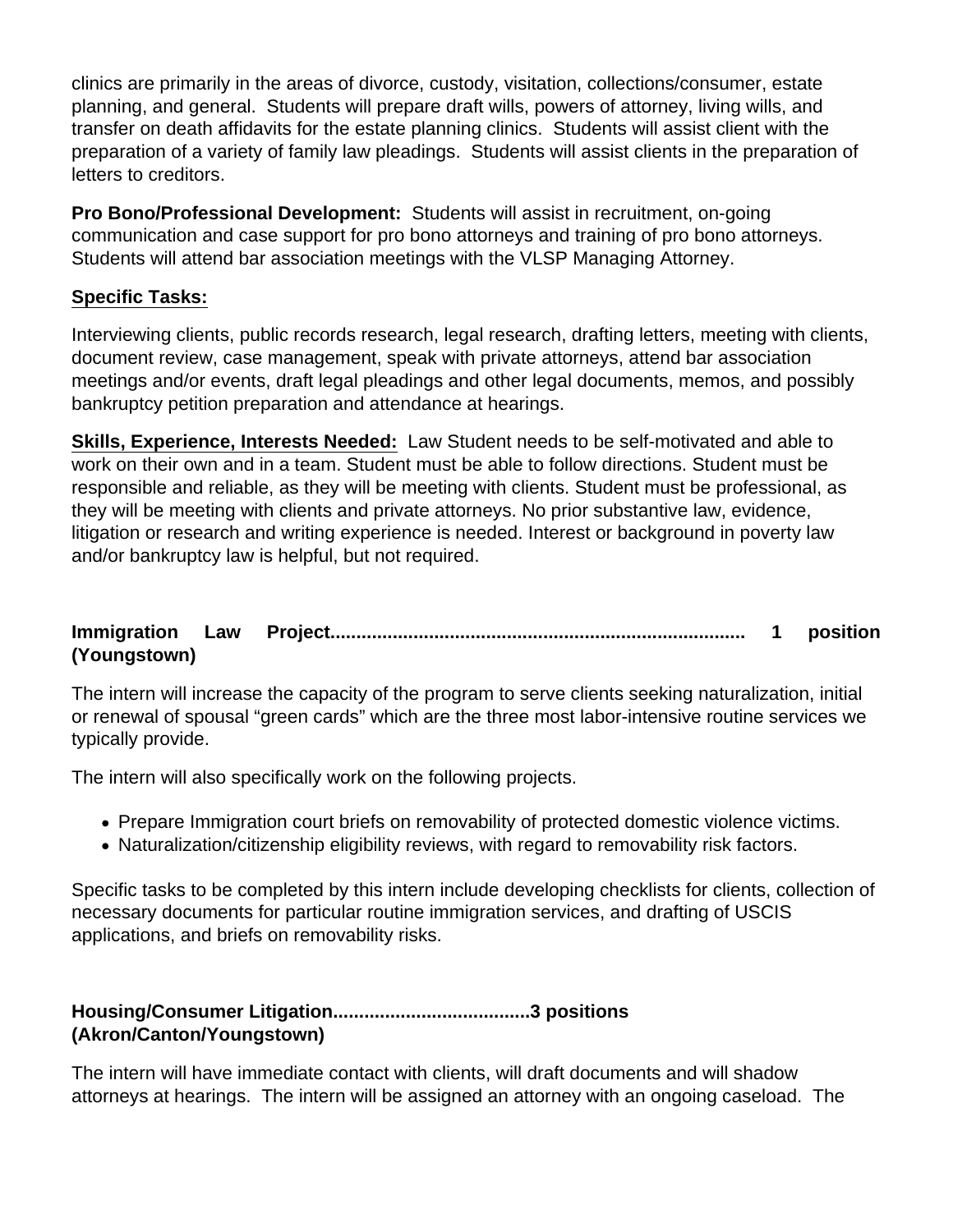intern will gain valuable litigation experience and will know that he/she has assisted vulnerable populations facing eviction, foreclosure or consumer debt litigation. Work will be required assisting individual representation for eviction, collections, bankruptcy and foreclosure matters as well as systemic matters related to fair housing and fair debt collection matters. The attorney and managing attorney will evaluate the intern.

The Intern can expect to be engaged in the following activities:

- Conduct screening and client interviews with clients seeking legal assistance with eviction, foreclosure or consumer debt.
- Conduct factual investigations including client interviews, requesting and reviewing court, medical, and other records, searching public records, etc.
- Attend hearings, trials and outreach events
- Conduct legal research
- Draft pleadings / research memoranda / correspondence
- Such other tasks as may be assigned

#### **Court Debt Collection Project.........................................................................1 position (Canton)**

Summer Intern will work directly with the Housing and Consumer Team with addressing the systemic issue of equitable treatment of the low-income population within our eight-county region municipal court systems. Specifically, the associates will seek to identify and compare the experience our clients face within the municipal court system with the collection of unpaid fines and fees; allocation of court costs and availability of using poverty affidavits permitting access to justice; the varieties of acceptable methods of service of process, notice, and differing procedures of default judgments; procedural differences within eviction courts including availability of continuances, right to counsel, time allotted before hearings and set outs, procedures for damages hearings and level of proof or verification required; and the implementation of the expungement process considering what barriers are imposed beyond those statutorily implemented.

Data will be compiled and reviewed by online research, direct phone calls and personal meetings with court personnel, in person audits of hearings and assistance with staff attorneys conducting hearings within the region; a final report will be complied emphasizing best practices for our clients; trends and highlighting disparities.

## **Re-entry Project …………………………………………………………………1 position (Canton)**

Summer intern will work with the re-entry team to represent clients with re-entry cases and draft a statewide resource for advocate use in record-sealing and certificates of qualification for employment.

Specifically, the intern will search dockets, interview clients, draft memos, pleadings, and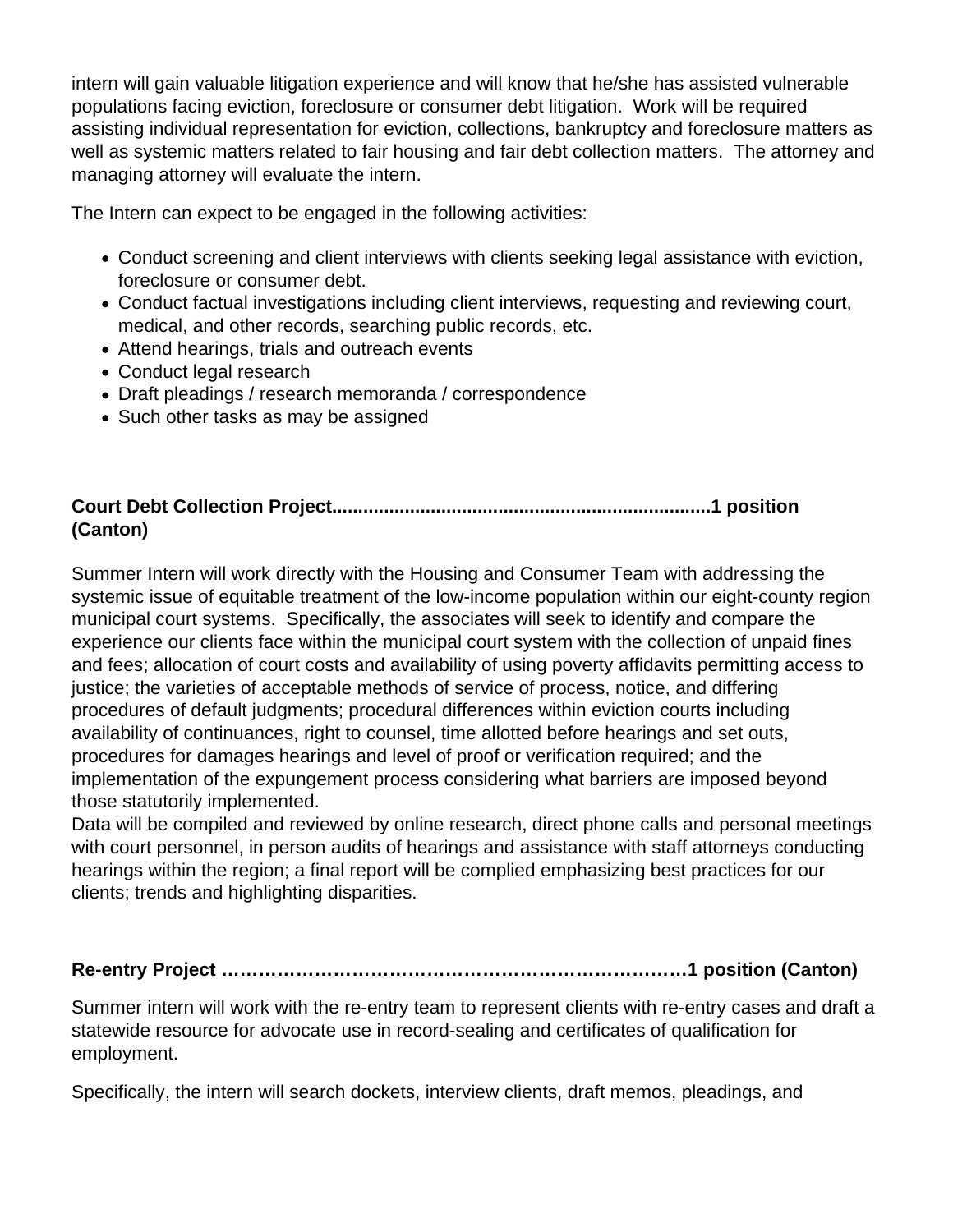correspondence, and appear in court on behalf of clients (if possible); all under the supervision of an attorney. The intern will also work on drafting a resource guide with current case law and the relevant statutes for use by advocates in the re-entry field. The intern will also attend re-entry events and coalition meetings.

No prior experience is required; however, an interest in poverty law, criminal law, and/or the reentry movement is helpful.

#### **Family Law Project.....................................4 positions (Akron/Canton/Warren/Youngstown)**

The intern will have immediate contact with clients, will draft documents and will shadow attorneys at hearings. The intern will be assigned an attorney with an ongoing caseload. The intern will gain valuable litigation experience and will know that he/she has assisted victims of abuse and those needing custody/visitation and divorce assistance. The attorney and managing attorney will evaluate the intern.

The Intern can expect to be engaged in the following activities:

- Conduct screening and client interviews with clients seeking to obtain civil protection orders against abusers.
- Conduct factual investigations including client interviews, requesting and reviewing court, medical, and other records, searching public records, etc.
- Attend hearings, trials and outreach events
- Conduct legal research
- Draft pleadings / research memoranda / correspondence
- Such other tasks as may be assigned

#### Qualifications:

- Demonstrated interest in and sensitivity to the legal needs of the poor as well as motivation to improve the condition of the poor
- Strong research/writing backgrounds
- Personal characteristics include: excellent interpersonal skills, first-rate oral and written communications skills, professional attitude, discretion, diplomacy and tact, ability to relate to professionals, strong analytical and organizational skills, and high dependability
- Proficient in Microsoft Word and Internet research tools
- Ability to speak a foreign language is highly desirable

#### **Impact Litigation Work & Professional Development.............................. 1 position (Akron)**

Under the supervision of an attorney, the intern will assist in the provision of legal services to eligible clients in accordance with Program priorities and guidelines, including but not limited to: